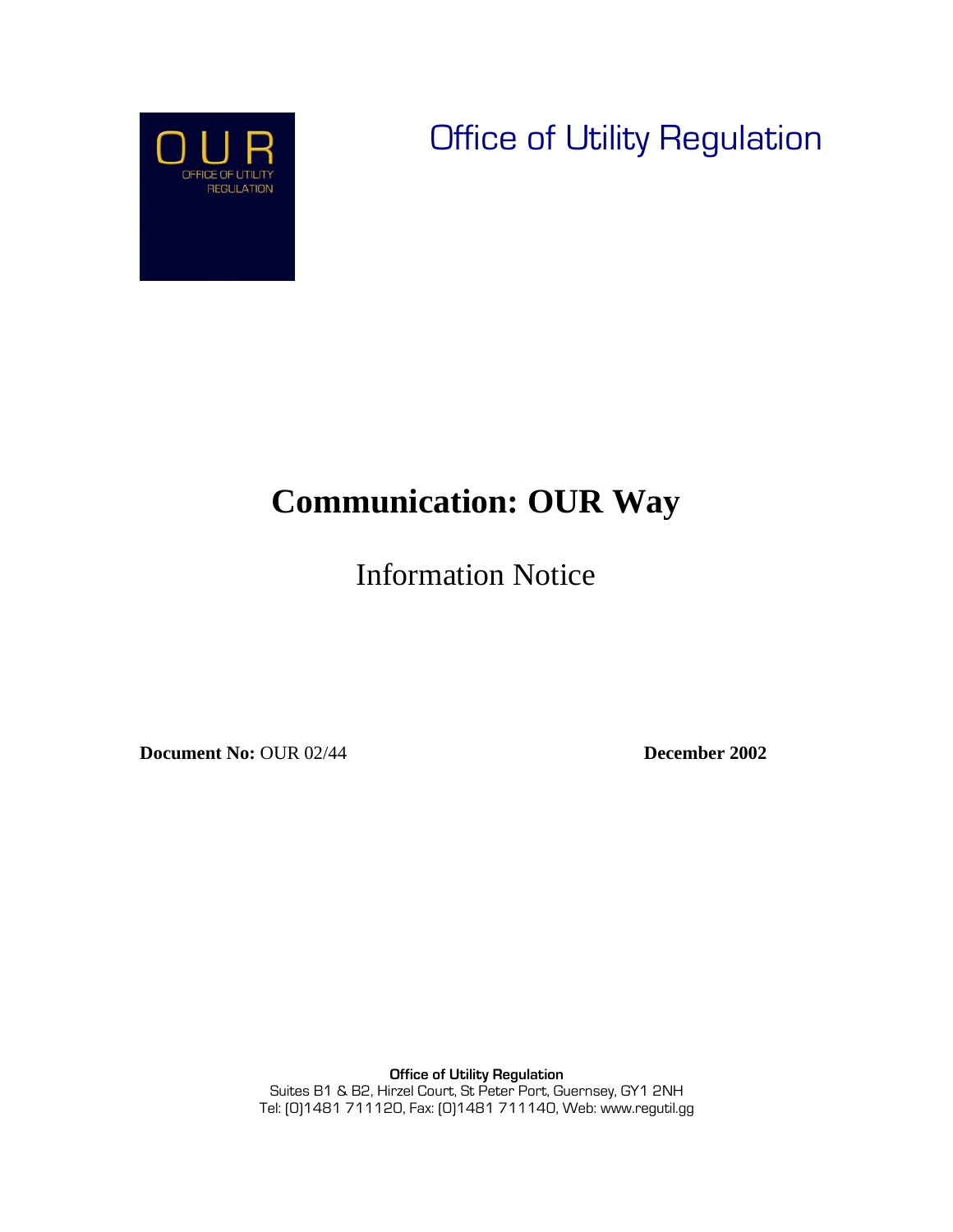### **Contents**

| 1                |                                                            |  |  |  |
|------------------|------------------------------------------------------------|--|--|--|
| 2                |                                                            |  |  |  |
| 3                |                                                            |  |  |  |
|                  | 3.1<br>3.1.1<br>3.1.2<br>3.1.3<br>3.2<br>3.3<br>3.4<br>3.5 |  |  |  |
| $\boldsymbol{4}$ |                                                            |  |  |  |
| 5                |                                                            |  |  |  |
|                  | 5.1<br>5.2<br>5.3<br>5.4<br>5.5                            |  |  |  |
| 6                |                                                            |  |  |  |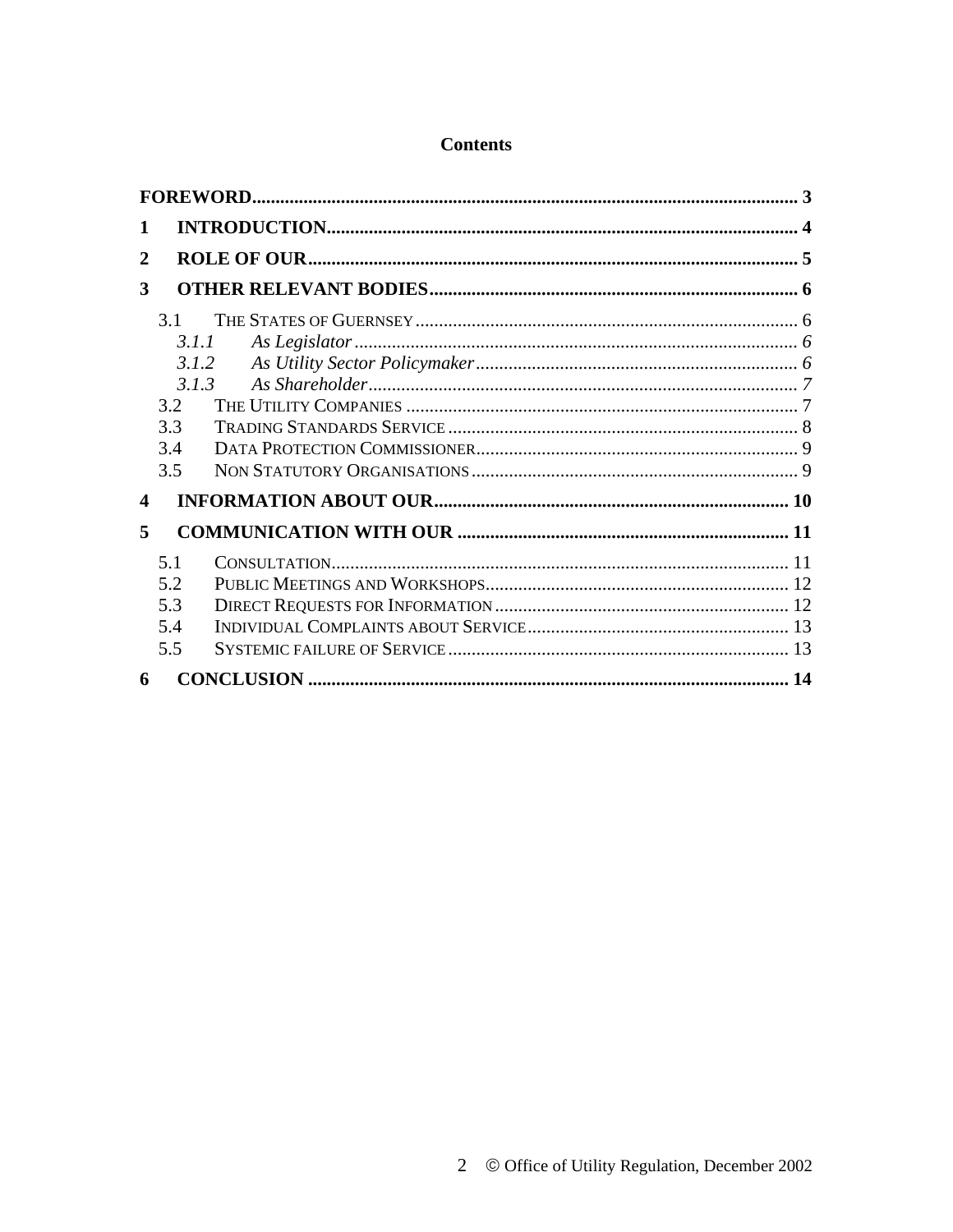# **FOREWORD**

Since October 2001 when the Office of Utility Regulation was established, Guernsey's utility sectors have gone through significant change. Some changes have been driven from within by the process of commercialisation – and in the case of telecommunications, change of ownership – which was designed to achieve more efficient and cost-effective services. Other changes have been driven by outside forces; changes in technology, the changing expectations of consumers, international development and the emergence of competition.

Against this backdrop the OUR has worked to put in place a regulatory framework for utility services in Guernsey that is effective, efficient and comprehensive. Much has been done, but there is much still to do.

During that time, more and more people have become aware of the role and function of the OUR, and we believe it is useful at this stage, to re-confirm that role and describe the relationship of the OUR with various other relevant organisations and bodies who have an interest in utility services.

We also want to take this opportunity to direct people to the wealth of information on the regulatory regime that is publicly available – this document is the  $69<sup>th</sup>$  public document that the OUR has published since it was established 15 months ago.

But perhaps the most important message we want to communicate is that we are here to listen to you – the customer, the company, the operator the licensee. In this document we set out again the various channels available to communicate with OUR and would like to encourage all interested parties to participate in our wide ranging consultations and help us to ensure that our work meets the needs of the Guernsey economy and people.

> **Regina Finn Director General of Utility Regulation**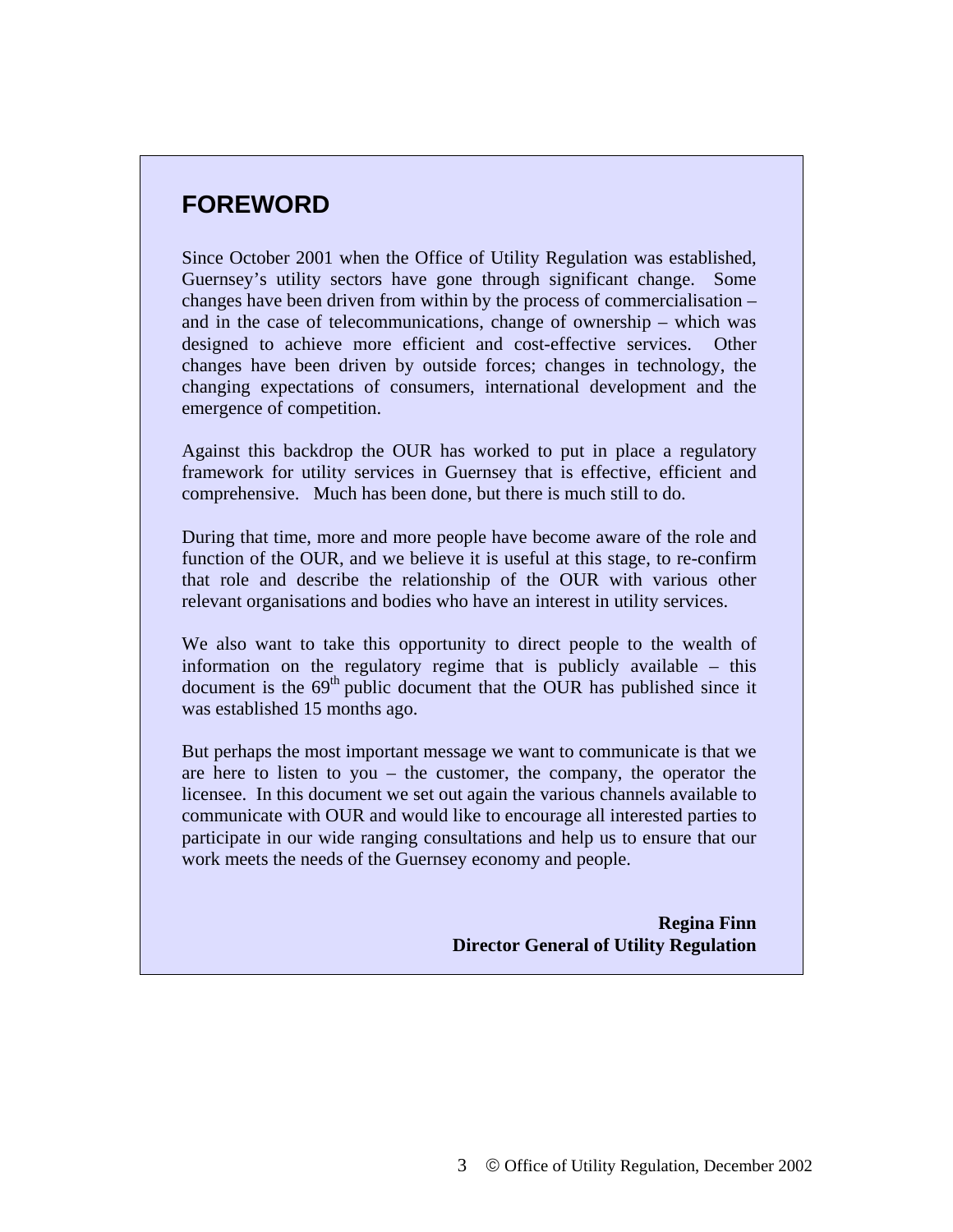# **1 Introduction**

The Office of Utility Regulation (OUR) was established by the States of Guernsey on  $1<sup>st</sup>$ October  $2001<sup>1</sup>$  to regulate the three utilities of post, telecommunications and electricity in the Bailiwick of Guernsey. As the end of its first calendar year of operation draws near, much of the regulatory framework has been developed to allow the regulated markets to operate efficiently, but much still needs to be done.

In developing the framework in such a short time, the OUR has relied extensively on its communication mechanisms to seek views from interested parties in a structured and constructive way and to provide information on its decisions and policies. This has helped the OUR to formulate policies and approaches that meet the needs of the market. The OUR has also sought feedback on the priority issues for the market – from industry and consumers – and publishes its forward work programme on its website (www.regutil.gg). The website also contains a large amount of detailed information on what are often complex subjects, as well as outlining the role and responsibilities of the Office.

After one full year, the OUR considers that it may be useful to restate the OUR's role and responsibilities in the context of the regulated markets and the roles of other organisations or groups. The OUR also wishes to highlight again the various channels of communication open to the Office, along with the mechanisms that can be used to make views known, receive information and provide input into the ongoing development of the regulatory regime for utility services in Guernsey.

The remainder of this Information Notice is structured as follows:

| <b>Section 2</b> | restates the role and objectives of the OUR                                                                                                   |
|------------------|-----------------------------------------------------------------------------------------------------------------------------------------------|
| <b>Section 3</b> | describes the OUR relationship with some other relevant<br>organisations, both statutory and voluntary                                        |
| <b>Section 4</b> | reconfirms the OUR commitment to transparency and openness<br>and lists the type and sources of information available                         |
| <b>Section 5</b> | sets out the various structured communication processes used<br>by the OUR to obtain views from interested parties and<br>respond to queries. |
| <b>Section 6</b> | conclusion                                                                                                                                    |

The OUR encourages all interested parties to avail of the processes set out in section 5 of this document, particularly the consultation process, to make their views known to the OUR.

<sup>&</sup>lt;sup>1</sup> Under the Regulation of Utilities (Bailiwick of Guernsey) Law, 2001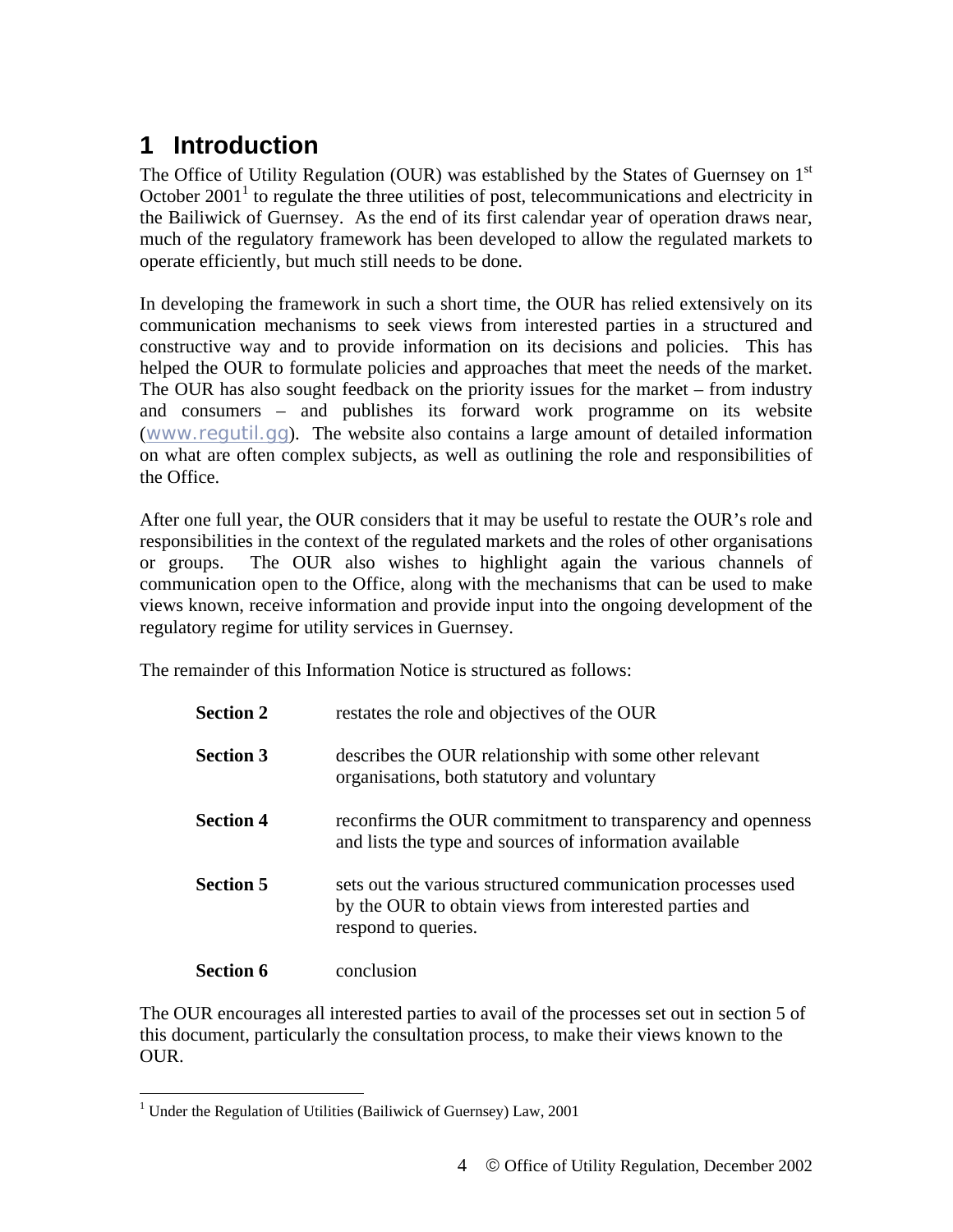# **2 Role of OUR**

The twin aims of the OUR are: -

- to ensure that Guernsey consumers of utility services receive the best possible in price, choice and quality utility services; and
- to facilitate the development of vibrant, sustainable utility sectors in Guernsey that can underpin and contribute to the overall economic and social prosperity of the Bailiwick.

These aims are taken from the statutory objectives of the OUR which are set out in the Regulation (Bailiwick of Guernsey) Law, 2001 and are summarized below:

- Protect the interests of users of utility services in terms of prices, quality, service levels, permanence and choice;
- Secure utility services to satisfy reasonable demands;
- Ensure utility sectors contribute to the economic and social development and well-being of the Bailiwick;
- Introduce, maintain and promote effective sustainable competition;
- Improve quality and coverage of utility services;
- Facilitate availability of new utility services; and
- Lessen adverse impact on the environment<sup>2</sup>.

In its very first published document (OUR 01/01) the OUR set out the principles that would guide the OUR in its work:

- In line with international experience, users' interests will best be achieved by creating, through regulation, an environment that allows competitive forces to operate effectively wherever feasible.
- To ensure that user and industry needs are understood and decisions are well informed, the Director General will consult interested parties appropriately.
- Light-handed regulation is preferred; regulation is appropriate only if it achieves the objectives of creating a benefit to utility users in Guernsey and supporting the economic and social strategy of the Bailiwick.
- The Director General's role in protecting the interests of any of the regulated industries (current and future operators) exists only in so far as is necessary to ensure the industry operates effectively and is able to satisfy user needs.
- Decisions, directions, Regulations, licence conditions and licensing application procedures will be fair, open and transparent.
- Less regulation may be needed in time when markets operate more competitively.

These principles continue to guide the OUR in carrying out its statutory functions in the marketplaces.

<sup>&</sup>lt;sup>2</sup> Section 2 of the Regulation of Utilities (Bailiwick of Guernsey) Law, 2001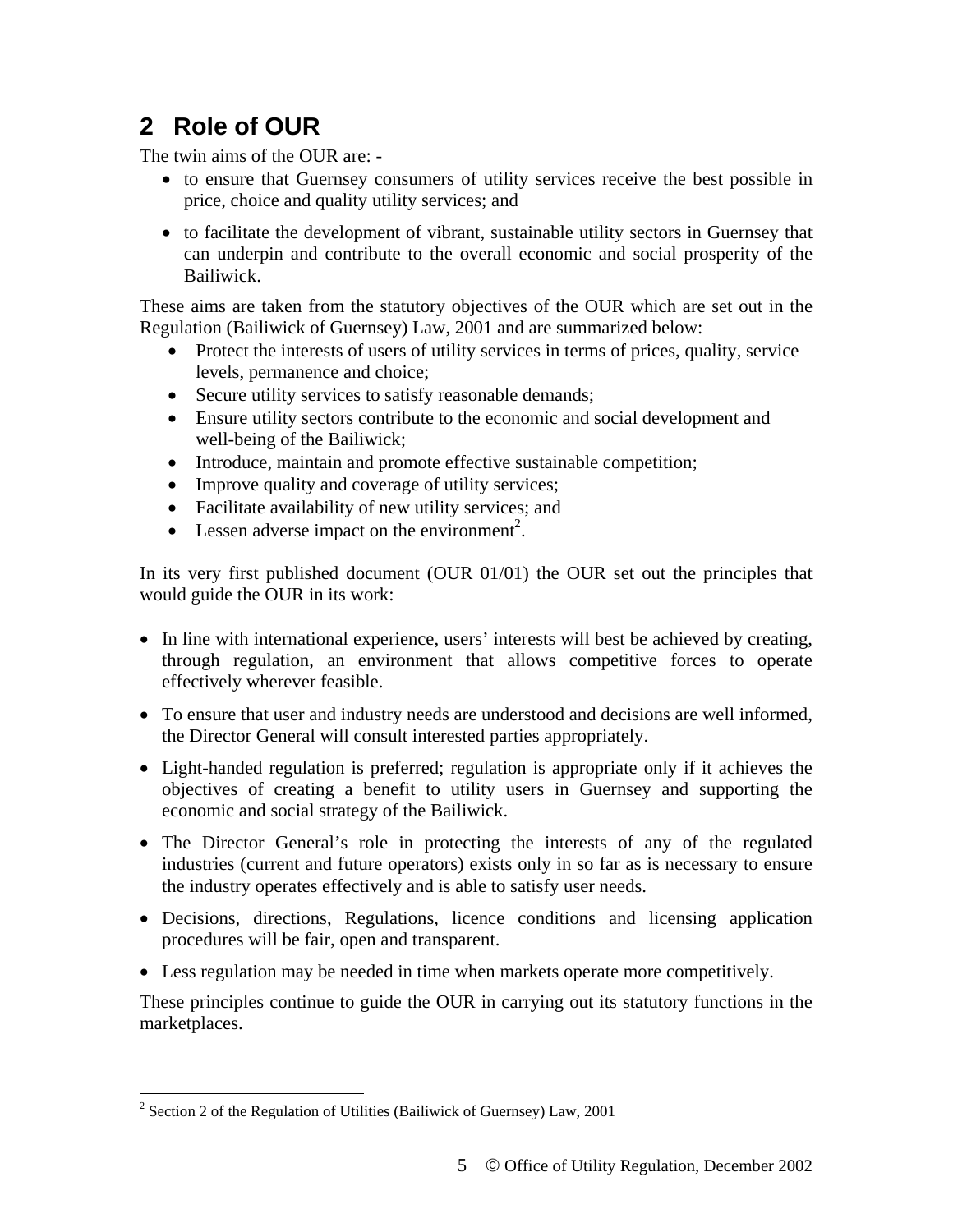# **3 Other Relevant Bodies**

In regulating the utility sectors, the OUR interacts with a number of other organisations and bodies who have functions and responsibilities that complement those of the OUR. This section briefly describes some of those organisations, outlines their roles, and explains how this relates to the role of the OUR.

### **3.1 The States of Guernsey**

The democratically elected States of Guernsey has three relevant and distinct roles in relation to the utility sectors in Guernsey.

#### **3.1.1 As Legislator**

 $\overline{a}$ 

First, as the body responsible for enacting primary legislation in Guernsey, the States of Guernsey sets out its overarching policy objectives in such legislation. The States has set out in the regulatory laws<sup>3</sup> its policy for the three utility sectors and has assigned certain functions to the OUR in those Laws. In this role of legislator, the States of Guernsey is also responsible for other related legislative matters such as the question of whether or not Guernsey should have competition law, the enactment of Consumer protection legislation, the passing of IP legislation and Data Protection legislation and much more.

**Relationship with the OUR:** The OUR implements the policies set out by the States on an impartial and independent basis within the legislative framework set out by the States. The OUR is statutorily independent from the States.

#### **3.1.2 As Utility Sector Policymaker**

The second role of the States of Guernsey is to decide on the overall policy that Guernsey wishes to see put in place in the three utility sectors, and indeed in relation to other industries and economic sectors. For the sectors of post, electricity and telecommunications, that policy role is exercised by the Board of Industry. The Board brings recommendations to the States of Guernsey in relation to States Directions to the Regulator in a specific set of areas. It is through this mechanism that the States sets out its social and economic policy. For example, in each of the sectors, the States has directed that there should be uniform pricing across the licensed area, for a minimum set of services. This is commonly referred to as the "Universal Service Obligation". The OUR then imposes this on licensees through licence conditions and enforces it.

**Relationship with the OUR:** States Directions set out in some detail certain key policy decisions in the utility sectors that affect the society and economy of Guernsey. The OUR then implements those policies consistent with the legislation. The individual decisions

<sup>&</sup>lt;sup>3</sup> the Regulation of Utilities (Bailiwick of Guernsey) Law, 2001, the Telecommunications (Bailiwick of Guernsey) Law, 2001, the Post Office (Bailiwick of Guernsey) Law, 2001 and the Electricity (Guernsey) Law, 2001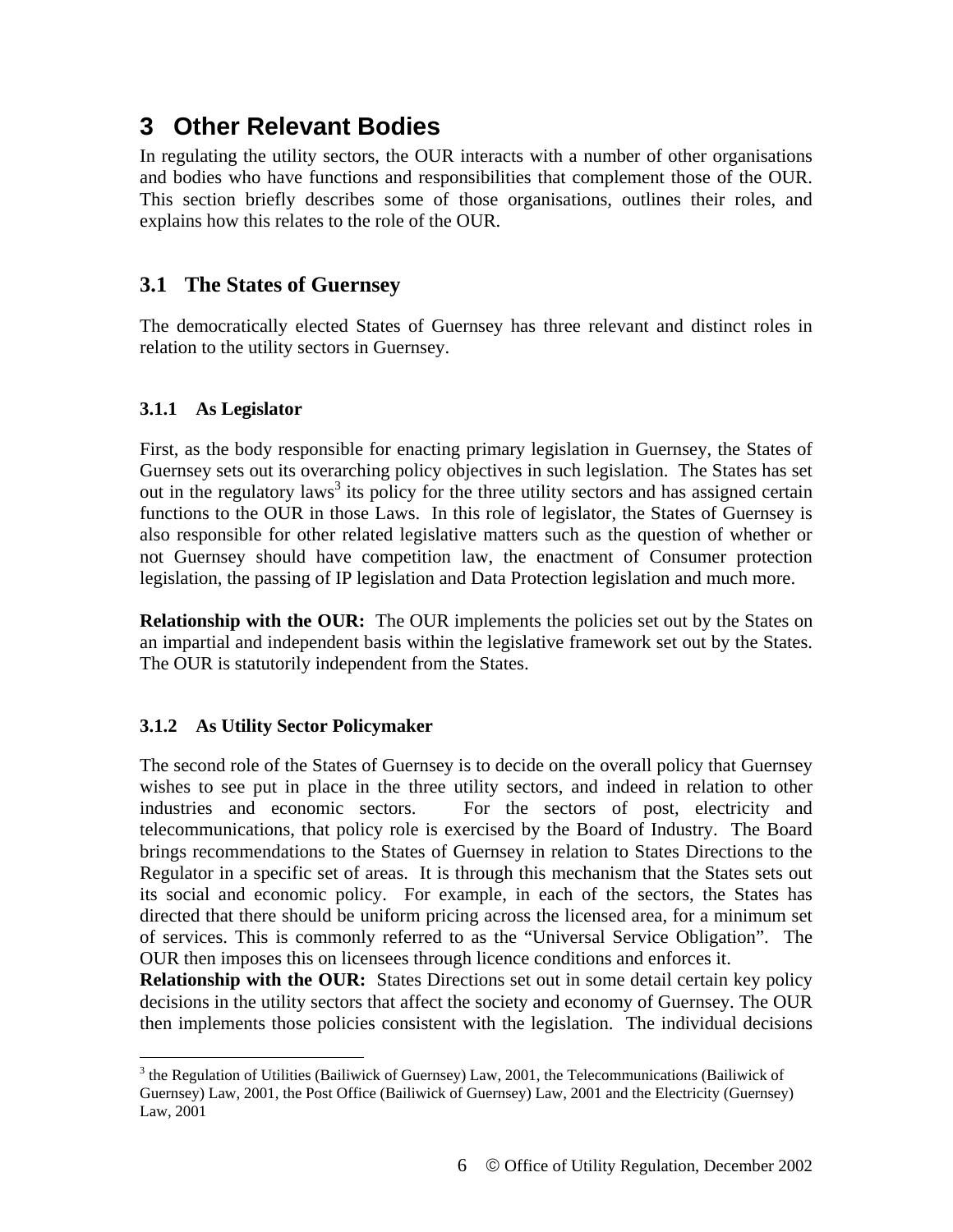of the OUR, including enforcement and licensing decisions, are not subject to the States as it is essential that these decisions are impartial, fair and transparent and seen to be free from any unspoken political influence.

#### **3.1.3 As Shareholder**

The third role stems from the fact that the States, on behalf of the people of Guernsey, owns 100% of Guernsey Post Ltd, and 100% of Guernsey Electricity Limited. Therefore the States has a role as shareholder of these two companies and holds the normal shareholder responsibilities in relation to corporate governance etc. This role is fulfilled by the Advisory and Finance Committee

**Relationship with the OUR:** The OUR regulates all three utility sectors independent of who owns the companies operating in those sectors. Thus while the States is the shareholder of Guernsey Electricity Limited and Guernsey Post Limited, it holds no shares in Cable & Wireless Guernsey Ltd. This does not affect the role of the OUR.

# **3.2 The Utility Companies**

The various companies operating in the three sectors have their own distinct roles to play. Each company has its own mandate and memorandum and articles of association, which set out its functions and provide a reference for the shareholders to assess whether the company is performing adequately.

Within this commercial framework, the companies are responsible for the direct provision of services to the public. In doing this they must comply with the minimum level of services set out by the States in any policy directions and enforced by the OUR, e.g. the universal service obligation to provide telephony services and exchange lines to all users in the Bailiwick at a uniform and affordable price. Beyond these levels of services, the companies are directly responsible for meeting customers' needs within a commercial framework, including rolling out new services, introducing new and innovative products and offerings etc.

They are also responsible at an operational level for setting terms and conditions for their services and handling any complaints or difficulties that customers encounter with those services, and for meeting their licence obligations as well as all other obligations unrelated to utility regulation, e.g. accounting standards, reporting etc.

Finally, the utility companies' licences provide for the establishment of forums for their consumers in which consumer views can be received by the companies. This is designed to ensure that consumers have a direct avenue of communication with the companies and is not designed to replace individual consumer dealings with the companies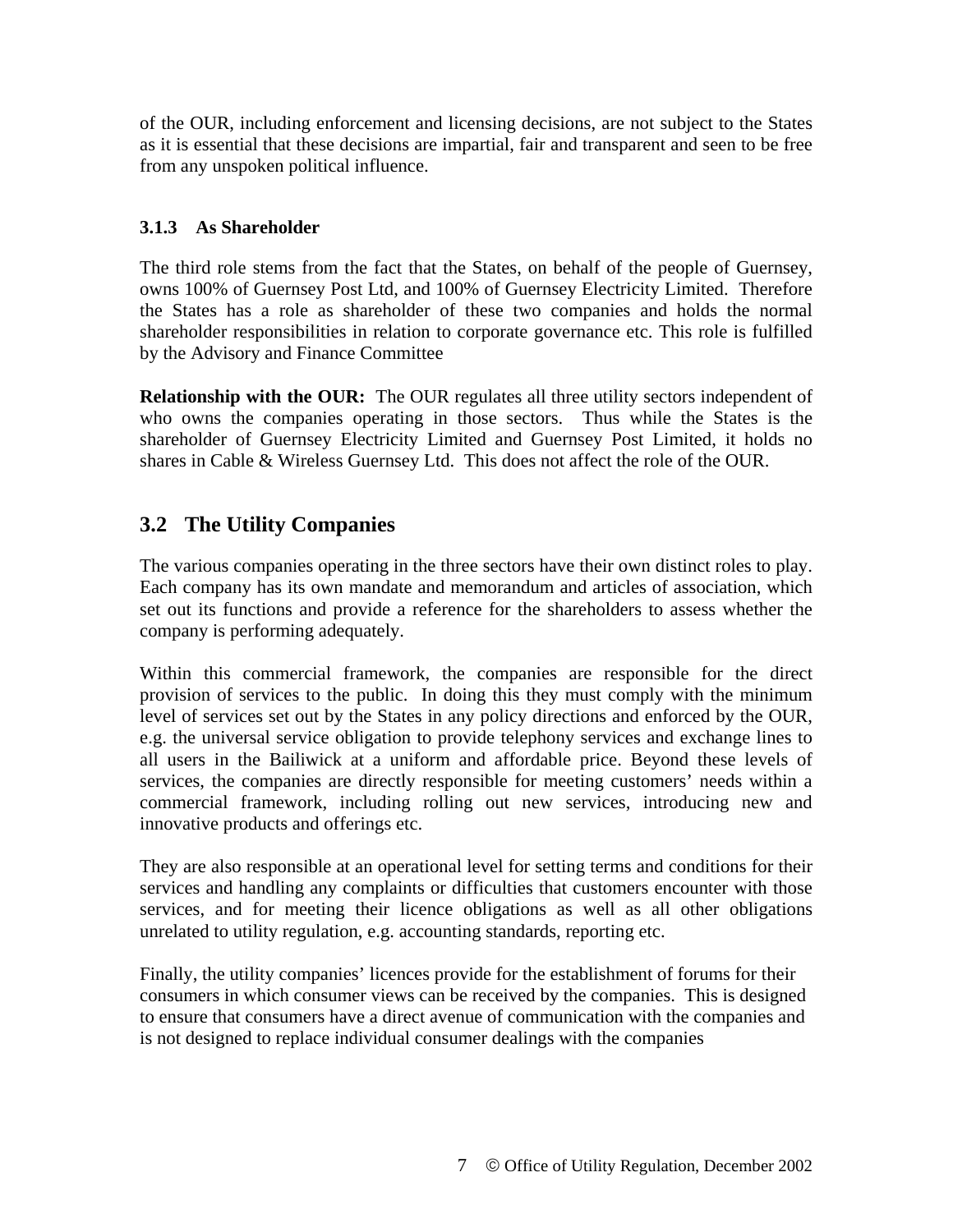**Relationship with the OUR:** The OUR is responsible for licensing activities in the three sectors. There are multiple licensees in the telecommunications sectors and one licensee in each of the postal and electricity sectors at present. The licence texts for all licensees, which are published and available from the OUR website, set out the relationship between the OUR and the regulated companies and the OUR is responsible for enforcing those license conditions.

# **3.3 Trading Standards Service**

The Trading Standards Service (previously known as the Department of Consumer Affairs) is a section of the Board of Industry and has five roles:

- Weights and Measures
- Fair Trading
- Consumer Advice
- Consumer Safety
- Trading Standards

A full description of the role of TSS is set out on the BoI website<sup>4</sup> and includes checking weighing and measuring equipment, ensuring that trading in the Island is conducted in a fair and safe manner by keeping watch over trading methods and levels of protection offered to consumers, providing free and impartial consumer advice and complaint investigation service, monitoring the safety of consumer products and providing advice to traders on their standard of trading and trading policies.

In March 2000 the States of Guernsey approved the introduction of legislation relating to the sale and supply of goods and services, unfair contract terms, misrepresentation and the disposal of uncollected goods. This legislation is at the stage of preparation and the TSS is the point of contact for this legislation.

**Relationship with OUR:** The TSS acts as a consumer champion across the economy of Guernsey and is the contact point in relation to the introduction of new legislation in Guernsey on consumer protection. This legislation will apply to the licensees in the utility sectors.

In advance of this, the TSS provides a complaint referral, arbitration and handling forum for consumer complaints in relation to utility services as described below in section 5.4.

<sup>4</sup> http://industry.guernsey.net/tradingstnds.html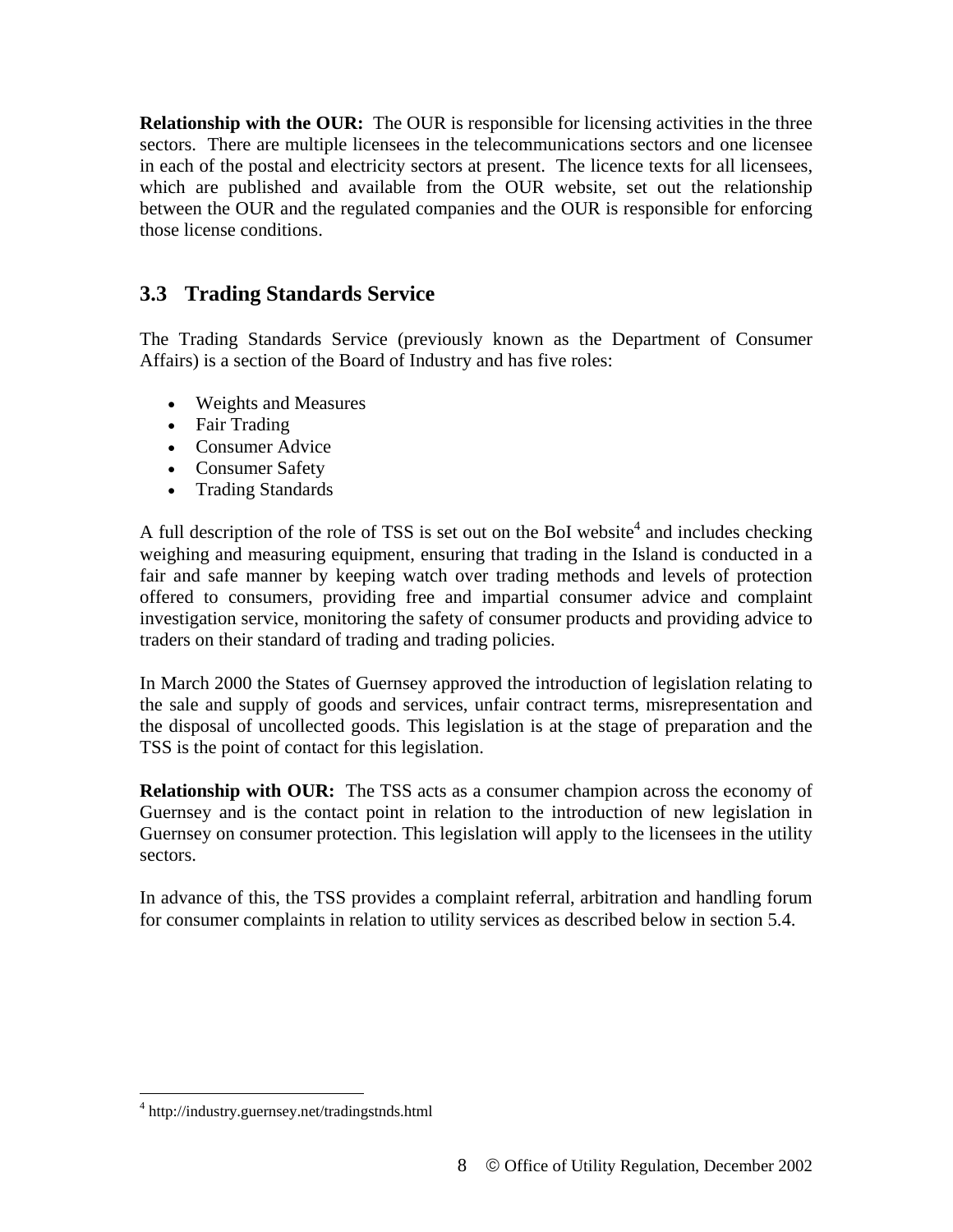#### **3.4 Data Protection Commissioner**

The position of Data Protection Commissioner was established in accordance with the Data Protection (Bailiwick of Guernsey) Law, 2001 which came into effect in August 2002. The Data Protection Commissioner is responsible for enforcing the law, developing guidelines or codes of practice for the handling of personal data, and holding a register of all persons controlling personal data in Guernsey.<sup>5</sup>

**Relationship with OUR:** the Data Protection legislation applies to the regulated utilities directly and all licensees are required to comply with that law. Insofar as there are matters relevant to the areas of responsibility of the OUR and the Data Protection Commissioner, these are discussed on a bilateral basis.

## **3.5 Non Statutory Organisations**

There are a number of non-statutory organizations in Guernsey which, while they do not have a formal relationship with the OUR, may have an interest in the work of the OUR and the regulated utility sectors. For example the Citizens Advice Bureau may receive representations in relation to utility services and the Consumer Group may discuss issues relating to the utility services also.

**Relationship with the OUR:** The avenues of communication described in the following sections 4 and 5 are available to these groups, as well as to any other interested parties, and the OUR welcomes their participation in consultations in particular.

<sup>5</sup> http://www.dataprotection.gov.gg/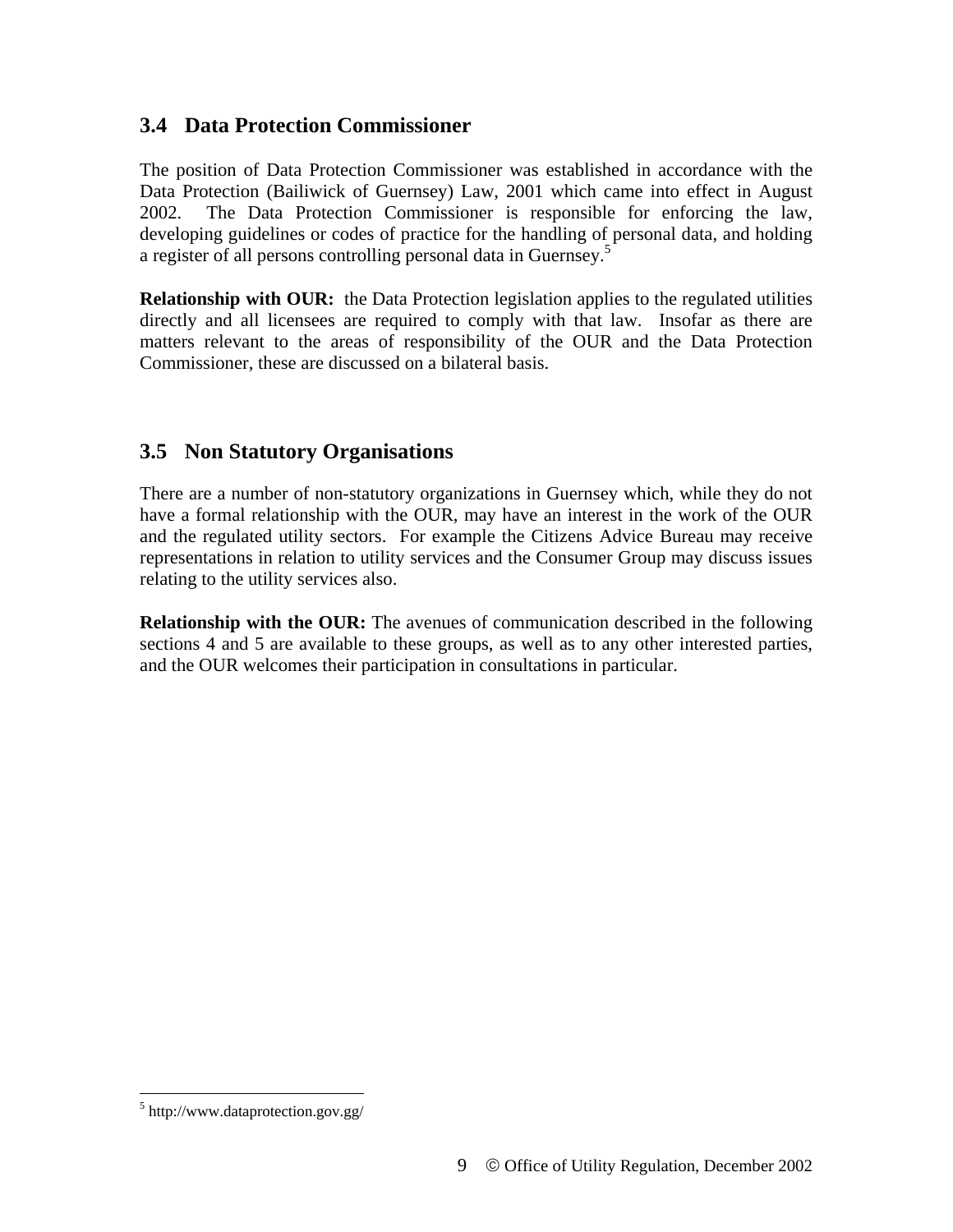# **4 Information about the OUR**

The Laws governing the Regulatory Regime in Guernsey require the Director General to be independent, fair and impartial, in carrying out her functions and to do so in a manner that is timely, transparent and objective and consistent with states policy directions.

In line with the requirement for transparency and in accordance with the principles articulated by the OUR, the Office publishes a wealth of information on its website. This information is also available in hard copy if required.

Published Information includes:

- Role and responsibilities of OUR
- Contact details for OUR
- List of Licensees in each sector
- Full text of licence conditions for each licensee
- Processes and procedures for dispute resolution and arbitration
- Reasons for and explanations of OUR policy and decisions
- Results of disputes and investigations
- Texts of all legal documents governing the operation of OUR
- Links to licensees and to other regulators
- Forward work programme and milestones in each sector
- All consultations and consultation reports (see section 4)
- Annual reports and accounts

Wherever possible the OUR puts as much information as possible in the public domain, compatible with the obligation of confidentiality imposed on the OUR in the legislation (commercially confidential information may not be made public unless the OUR considers that it is essential to do so for the purpose of carrying out its functions).

The publication of this document brings to **69** the total number of official documents published on the OUR website since it was established fifteen months ago. Clearly this represents a significant source of information, much of it dealing with complex matters such as price control and accounting separation.

When the OUR receives queries, it will, wherever possible, direct interested parties to the relevant published documentation as this represents the official position of the OUR on a wide range of relevant issues and provides context and background that may assist the person making the enquiry.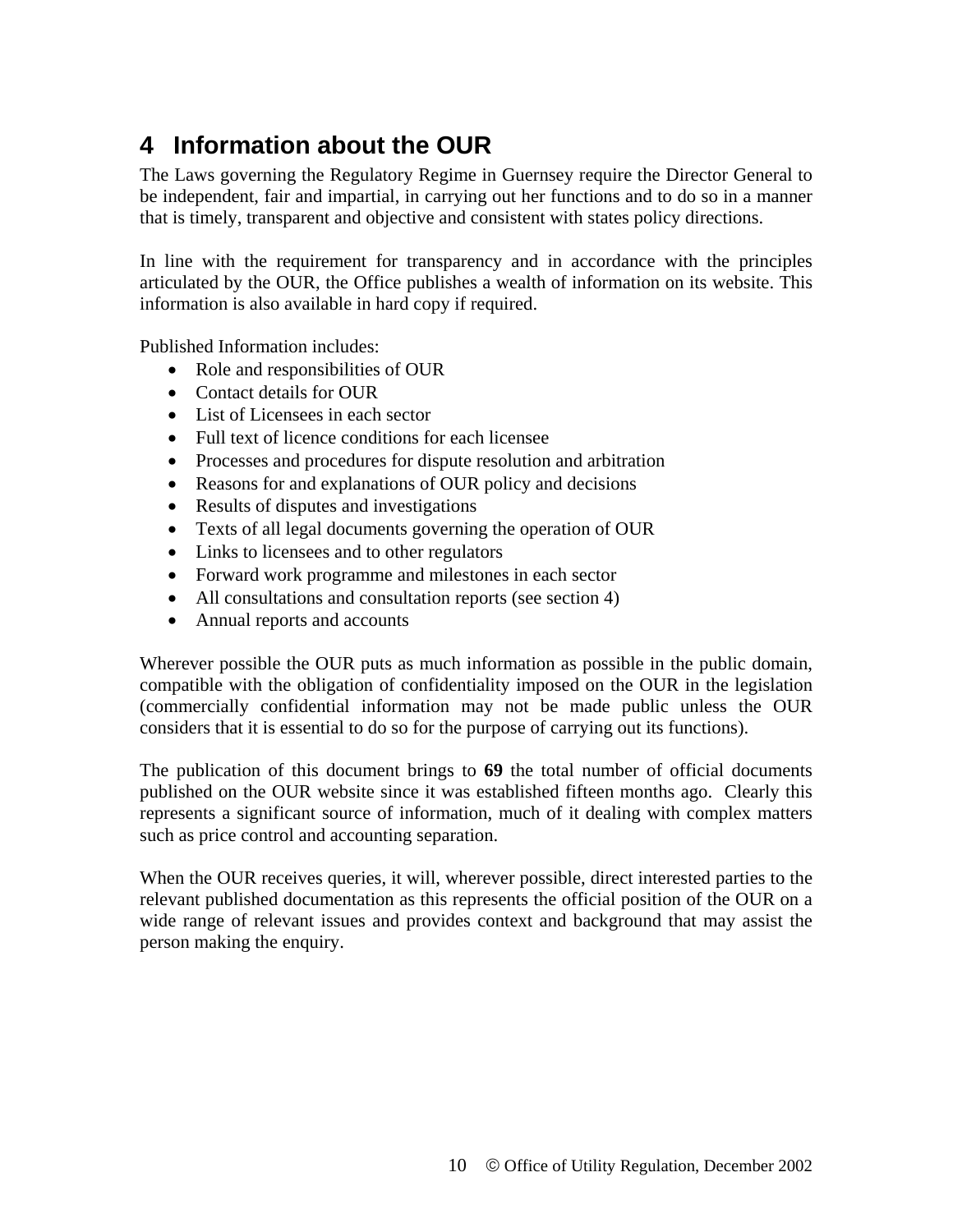# **5 Communication with OUR**

As the OUR's remit covers the three essential utility sectors of post, telecommunications and electricity, it has a large number of diverse clients, ranging from individual users of utility services in Guernsey to companies operating in the utility sectors; large companies or banks who are customers of the utility operators themselves to the wider public via the media; and from States of Deliberation as a policy entity to individual Deputies and Committees.

Given that the OUR comprises three staff plus the Director General, it must put in place processes and systems that enable it to fulfill its statutory functions efficiently and effectively while also managing communication with the office from a wide range of interested parties in the context of its finite resources.

This section sets out the various avenues used by the OUR for communication with interested parties.

### **5.1 Consultation**

In line with the principles first set out in Document OUR 01/01 and repeated above in section 2, the OUR consults with interested parties wherever appropriate on issues handled by the Office. While there are certain matters on which the OUR is required to consult in accordance with legislation, the range of topics on which the office actually does consult goes far wider than the minimum required in law.

The consultation process is described in detail in document OUR 01/01 and provides a structured framework for interested parties to submit their comments on the key issues of importance within the regulatory regime. It also allows the OUR to develop the regulatory framework in a way that addresses the priority areas identified by the Office and by the market – including the priorities of the industries and their customers. Finally the consultation process is the most efficient way of collecting and processing structured input given the OUR's limited resources.

All consultations are accompanied by press releases and notices in the Gazette Officielle to raise awareness of the fact that a consultation paper has been issued and to encourage responses. In addition, any interested party can register on the OUR email alert list to be notified of the publication of any new document. For a limited number of issues the OUR also uses public presentations to promote awareness of and to encourage responses to Consultation Papers.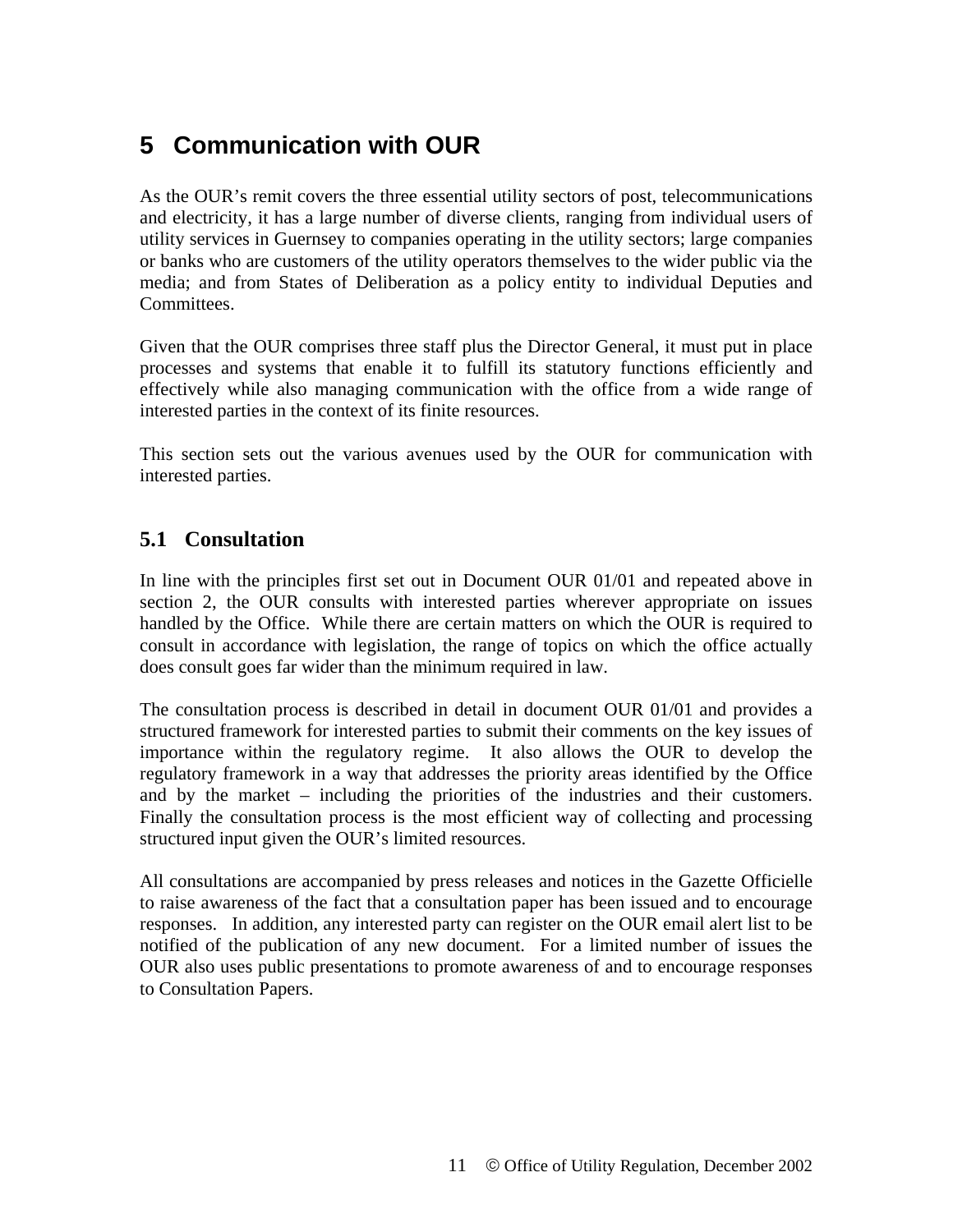Over the course of the OUR's  $24$  public consultations<sup>6</sup> conducted since October 2001, responses from individual users of utility services have been particularly welcome, but have been limited in number. The OUR would like to encourage all parties, including individual consumers, to take advantage of the opportunities to ensure that their views are heard through the consultation process by responding to consultations and attending public meetings.

The OUR's reports on consultations are published on the OUR's website and are available in hard copy on request. In addition all non-confidential responses to consultations are available for inspection at the OUR's office in normal working hours.

## **5.2 Public Meetings and Workshops**

The OUR engages in public consultations and focused workshops to raise awareness in the case of a limited number of consultations and to encourage participation and responses. Considering the finite resources of the Office and the large number of issues to be addressed, the use of public presentations must of necessity be confined to a number of key issues. In 2002 the Office held presentations on questions of concern to all Islanders in the electricity market<sup>7</sup> and early in 2003 the OUR will hold a further public presentation on postal matters in the Bailiwick of Guernsey. The OUR is hopeful that these presentations will encourage participation in the consultation process and assist in explaining the scope and range of key consultations.

### **5.3 Direct Requests for Information**

The OUR puts as much information as possible in the public domain and believes that there is a wealth of information on the OUR's website in terms of discussions of regulatory policy, explanations of regulatory decisions and advice as to how to resolve complaints. On receipt of a request for information or clarification, the OUR will, wherever possible, direct people and organizations to the relevant published documentation. The published document will typically provide the context and background information relating to the issue, which will assist in a full understanding of the issue.

In order to efficiently respond to requests for information, the OUR does require that such requests are set out as clearly and as comprehensively as possible so that the OUR staff can understand exactly what is being asked and ensure an efficient and appropriate response to a question. Where information requests are received which are in fact complaints, then the sender will be asked to follow the OUR's Dispute Resolution Guidelines (see section 5.4 below).

<sup>&</sup>lt;sup>6</sup> Refer to www.regutil.gg/all\_publications.asp

 $h$ ttp://www.regutil.gg/elec\_publications.asp#MarketInformation - Document OUR 01/22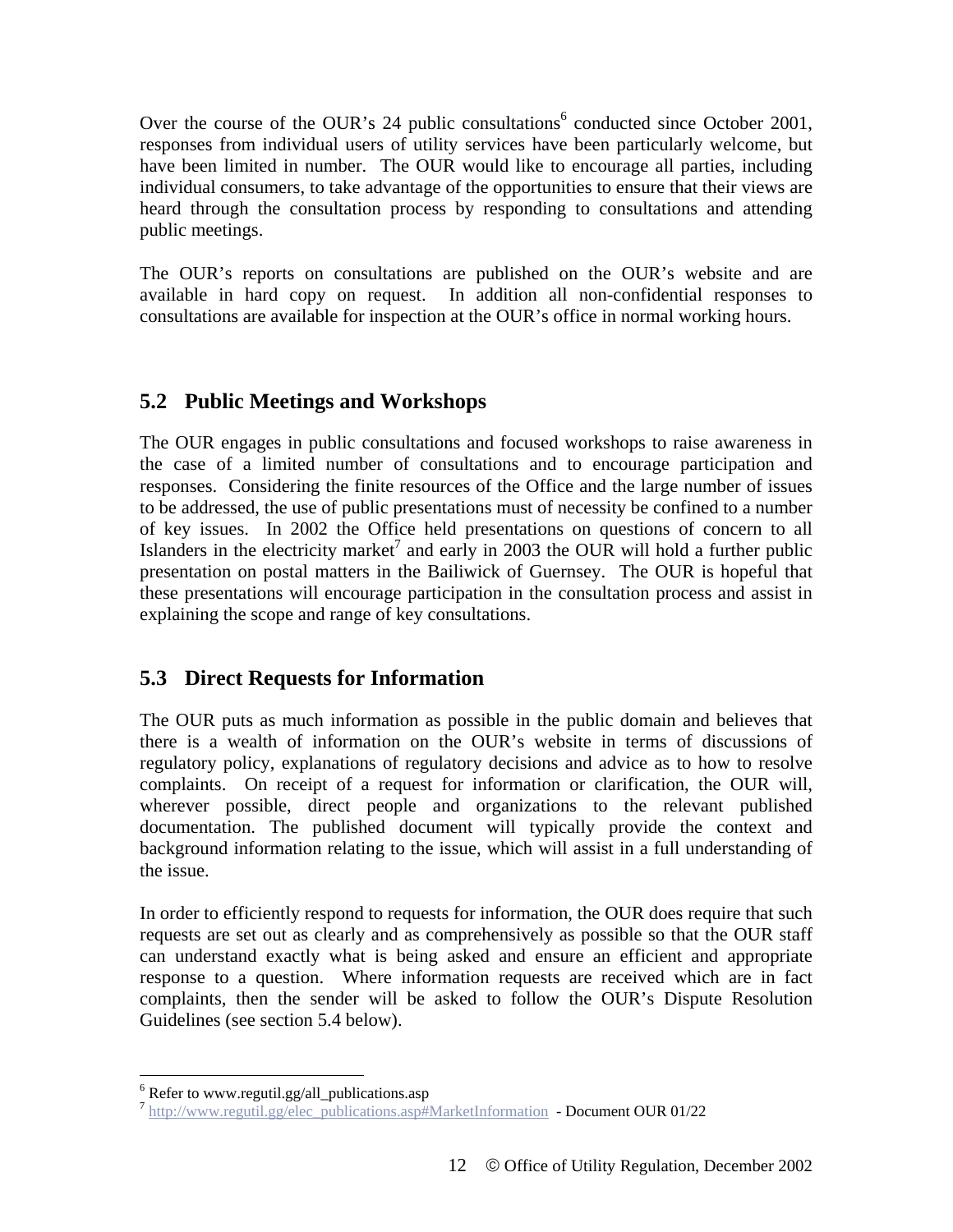### **5.4 Individual Complaints about Service**

In September 2002 the Director General published formal guidelines to assist interested parties in submitting complaints regarding any company licensed to operate in the utility sectors. The Guidelines (OUR 02/32) are available from the OUR's website.

The utility companies are responsible in the first instance for handling complaints from their users. Therefore, should a consumer wish to make a complaint, they should contact the company involved and lodge an official complaint in accordance with the complaint handling procedures of that company. Guernsey Electricity, Guernsey Post and C&W Guernsey each have a code of practice in place as required by their licences, which sets out the procedures for handling complaints $\delta$ .

However, should a complaint remain unresolved, either because the consumer is dissatisfied with the outcome, or the target time for the resolution has been exceeded, consumers can take the matter further by contacting the Trading Standard Service ("TSS")<sup>9</sup> who will act as an impartial body and attempt to find a fair outcome for all the parties involved.

When a complaint remains unresolved after arbitration by the TSS, the issue may be referred to the OUR for a review of the TSS decision. A complaint can also be raised directly with the OUR if the consumer believes the complaint to be of a nature which is not appropriate to be handled in the manner outlined above. It is important that a complainant provides as much information as possible including the nature and effect of the dispute, actions taken to resolve the dispute, and the resolution sought by the complainant. It would assist the OUR if the complainant would also provide as much documentary evidence in support of the case as possible.

### **5.5 Systemic failure of Service**

The OUR can request information from licensed operators on the complaints the companies receive, the number resolved, the nature of the complaints and the number outstanding. Information can also be provided by the TSS on any complaints that they handle. The purpose of this is to allow the OUR to identify systemic failures in services to users and address these as priorities in accordance with the licence conditions in place.

Individual investigations or other appropriate action is initiated as and when needed based on this information; e.g. in 2002 when C&WG launched its ADSL product, the OUR immediately initiated an investigation into both the product structure and the pricing. The widespread concern that emerged in the public confirmed the OUR's decision to investigate in that instance.

<sup>&</sup>lt;sup>8</sup>To submit a complaint via Email, contact  $\underline{admin@electricity.gg}$  custserv@guernseypost.com contact@cwguernsey.com<br><sup>9</sup> ts@industry.gov.gg